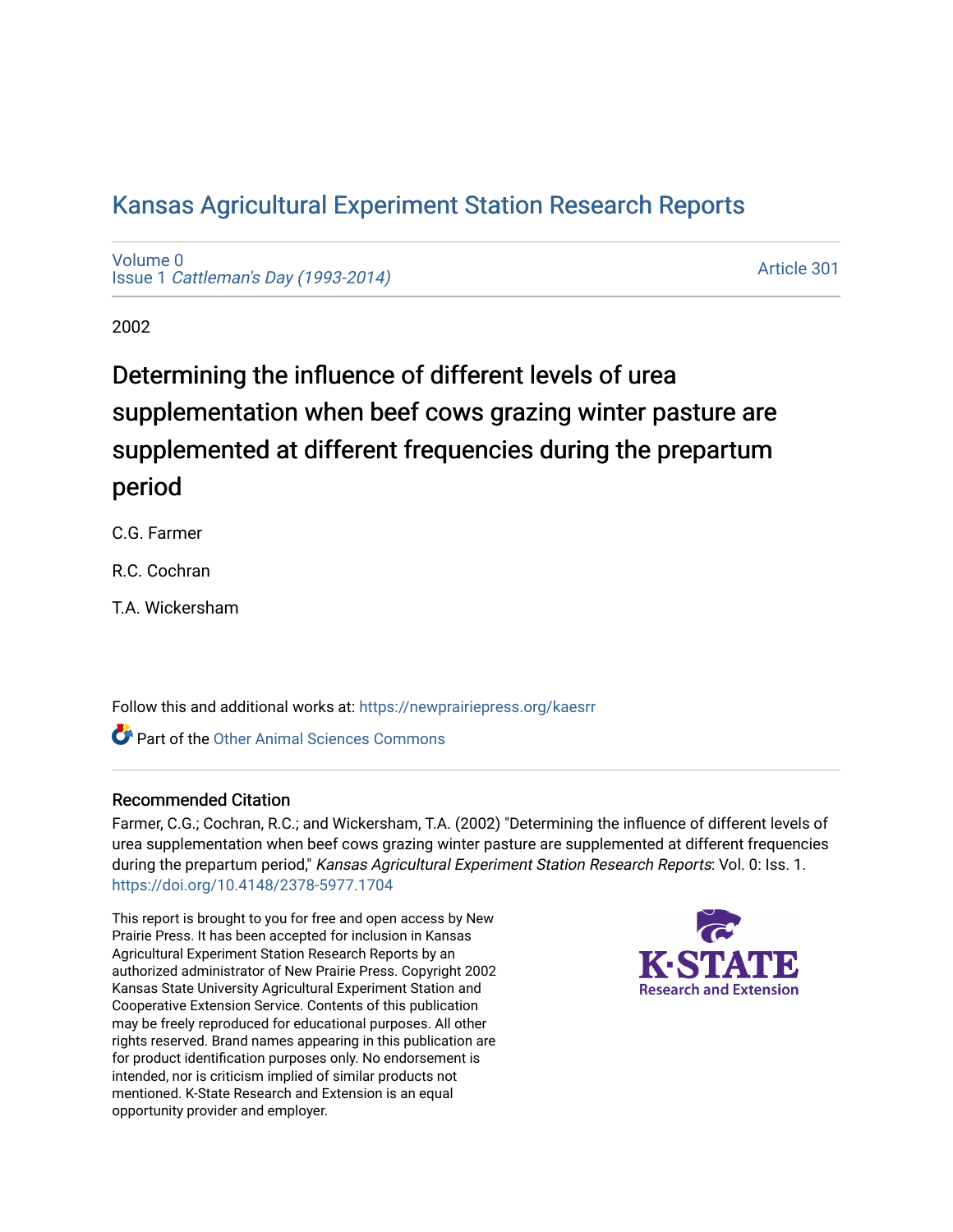# Determining the influence of different levels of urea supplementation when beef cows grazing winter pasture are supplemented at different frequencies during the prepartum period

# **Abstract**

One hundred sixty spring-calving Hereford x Angus cows grazing low-quality, tallgrass-prairie range during the winter of 2000-2001 were supplemented before calving either daily or three times weekly. The supplement contained 40% CP with 0, 15, 30, or 45% of the supplemental degradable intake protein from urea. Supplement was fed at 4 lbs/head daily to cows receiving supplement daily. Cows receiving supplement three times weekly were fed the same amount of weekly supplement, but split equally among their supplementation events. After calving, all cows received a supplement without urea on a daily basis. In general, prepartum supplements that contained more urea prompted greater body weight loss; however, the effect of increasing urea was most noticeable when supplements were fed only three times weekly. When averaged across supplementation frequencies, increasing the level of supplemental urea tended (P=0.15) to decrease pregnancy rate in beef cows that had received urea supplementation before calving.

## Keywords

Cattlemen's Day, 2002; Kansas Agricultural Experiment Station contribution; no. 02-318-S; Report of progress (Kansas State University. Agricultural Experiment Station and Cooperative Extension Service); 890; Beef; Range; Supplementation; Frequency; Urea

## Creative Commons License



This work is licensed under a [Creative Commons Attribution 4.0 License](https://creativecommons.org/licenses/by/4.0/).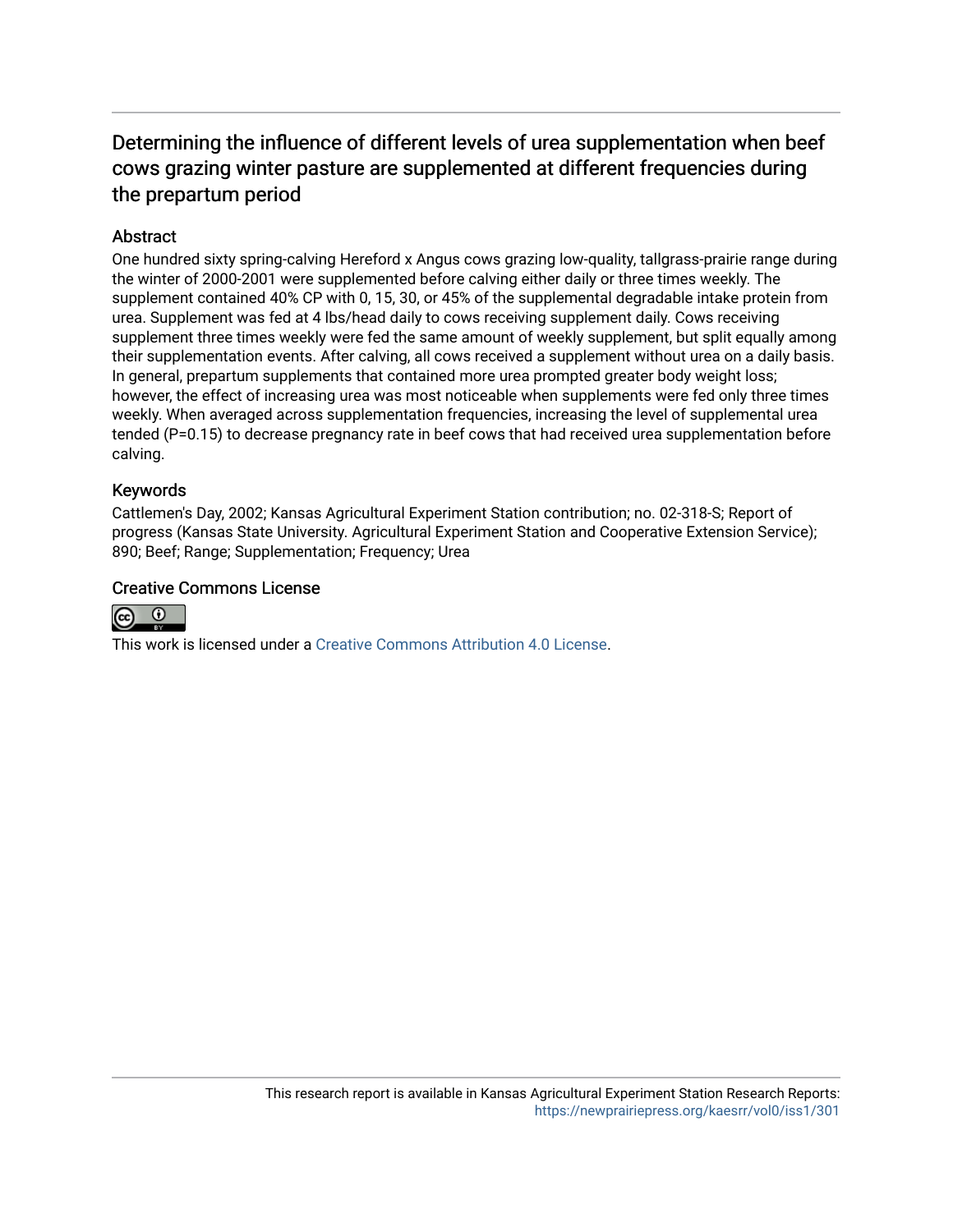# **DETERMINING THE INFLUENCE OF DIFFERENT LEVELS OF UREA SUPPLEMENTATION WHEN BEEF COWS GRAZING WINTER PASTURE ARE SUPPLEMENTED AT DIFFERENT FREQUENCIES DURING THE PREPARTUM PERIOD**

# *C. G. Farmer, R. C. Cochran, and T. A. Wickersham*

## **Summary**

One hundred sixty spring-calving Hereford  $\times$  Angus cows grazing lowquality, tallgrass-prairie range during the winter of 2000-2001 were supplemented before calving either daily or three times weekly. The supplement contained 40% CP with 0, 15, 30, or 45% of the supplemental degradable intake protein from urea. Supplement was fed at 4 lbs/head daily to cows receiving supplement daily. Cows receiving supplement three times weekly were fed the same amount of weekly supplement, but split equally among their supplementation events. After calving, all cows received a supplement without urea on a daily basis. In general, prepartum supplements that contained more urea prompted greater body weight loss; however, the effect of increasing urea was most noticeable when supplements were fed only three times weekly. When averaged across supplementation frequencies, increasing the level of supplemental urea tended  $(P=0.15)$  to decrease pregnancy rate in beef cows that had received urea supplementation before calving.

(Key Words: Range, Supplementation, Frequency, Urea.)

# **Introduction**

Winter supplementation strategies often use daily feeding of true protein

supplements. However, when beef cows are not easily accessible, less frequent supplementation may be more practical. Additionally, because true protein supplements are often costly, incorporation of urea as a degradable protein substitute may be more economical. Previous research at Kansas State University indicated that reducing true protein supplementation frequency from daily to three times weekly resulted in minimal performance differences of beef cows. In other previous research, in the context of a 30% CP supplement, when up to 45% of that supplement's degradable intake protein was supplied as urea, the magnitude of body condition loss over a winter supplementation period was minimal, compared with true protein supplementation. However, it is unknown whether decreasing the feeding frequency of supplements that contain appreciable urea will significantly harm cattle performance. Therefore, our objective was to evaluate the effects of two frequencies of prepartum supplementation with high-protein supplements that delivered four levels of supplemental urea on performance of springcalving beef cows grazing winter pasture.

#### **Experimental Procedures**

One hundred sixty Hereford  $\times$  Angus cows were weighed and body condition was scored (1 to 9 scale) on November 27, 2000. Initial condition score averaged 5.2, and initial body weight averaged 1157 lbs. Two frequencies of supplementation were assigned randomly to two of four evenly sized pastures. Two pastures contained cows supplemented daily. The other two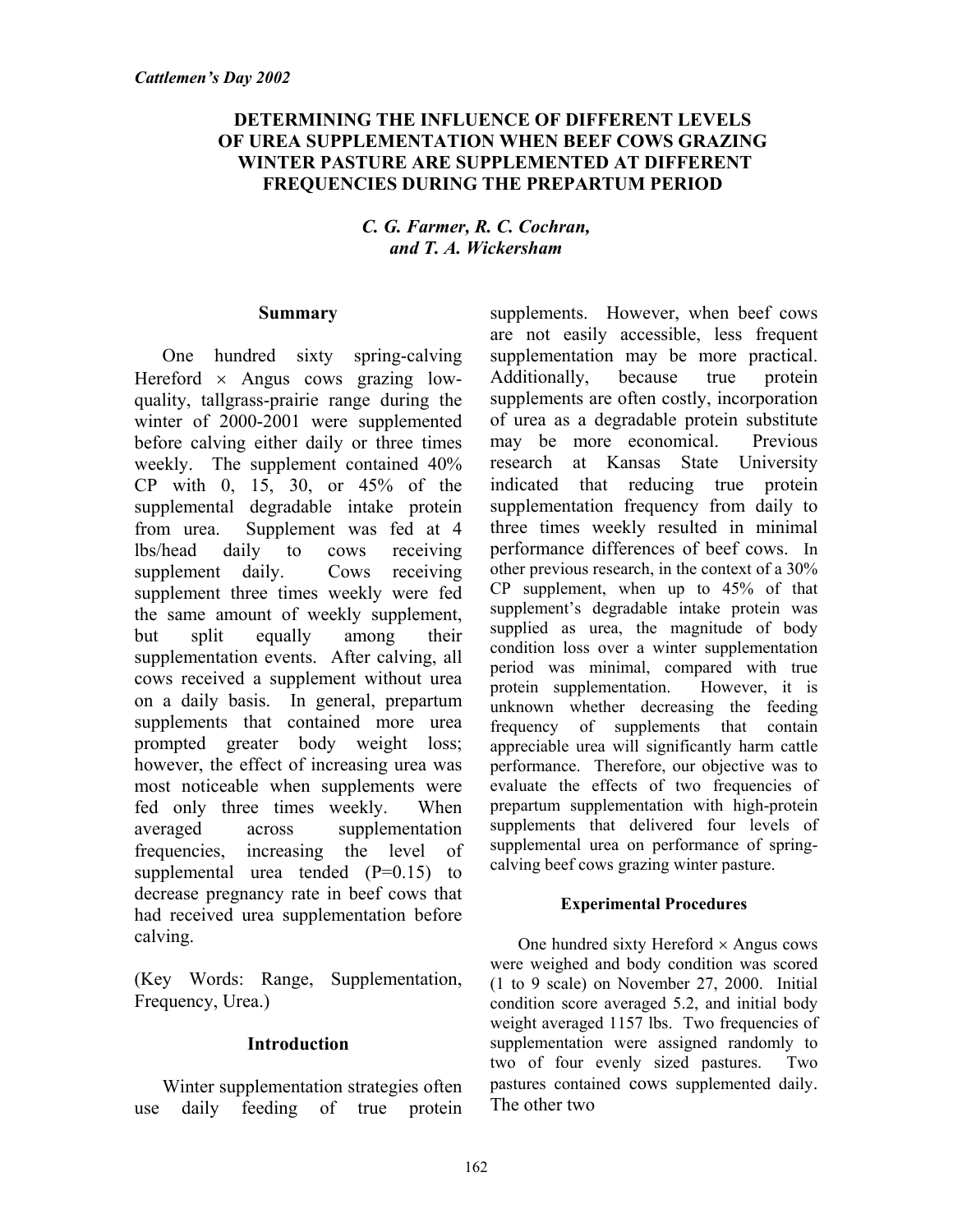pastures contained cows supplemented Monday, Wednesday, and Friday. Pastures contained low-quality, tallgrass-prairie range (4.1% CP). Pastures were used to represent frequencies of supplementation so that behavior-induced effects on performance would be expressed. Cows were stratified by body condition score and body weight and assigned randomly to one of the four pastures. Finally, within each pasture, cows were assigned randomly to receive one of four different supplements (each of which contained 40% CP) with various urea levels: 1) 0% of degradable intake protein (true protein supplement); 2) 15% of degradable intake protein; 3) 30% of degradable intake protein; and 4) 45% of degradable intake protein. Supplements were comprised of soybean meal and ground milo and offered at 4 lbs/ head daily (as-fed) to cows that received supplement daily. Cows fed three times weekly were also offered 28 lbs of supplement per week, but evenly split among the three days. On their supplementation days, cows were gathered and sorted into their supplement treatment groups. For statistical purposes, treatment group within a pasture was the experimental unit. Supplement refusals were measured through the entirety of the trial. Prairie hay (5.8% CP) was fed (10 lbs/head daily) because of significant snow coverage from December 23 through January 3. Cows were weighed and body condition was scored again on January 9, February 8, and within 48 hours after calving. All cows were fed alfalfa hay (21.6% CP) at 10 lbs/head daily after parturition until there was significant green grass available for grazing. Additional weight and body condition measurements were made immediately before breeding season (May 15) and on August 14. Cows were pregnancy tested on August 14 by rectal palpation. Calves were weighed within 48 hours after birth, on May 15, and on August 14 (ending weight).

# **Results and Discussion**

During December, one to four cows in each of the groups receiving the highest urea level (45% of the degradable intake protein as urea) completely refused the supplement. After December, all cows usually consumed at least a portion of their allotted supplement. On average, from December 6 through February 8, cows fed that supplement three times weekly refused 44% of their supplement. Those fed daily, refused 4%. Cows fed the supplement with 30% of the degradable intake protein as urea three times weekly refused 8% of their supplement. In the period immediately before calving (February 8 to calving), supplement refusal became more dramatic. In that period, cows fed supplement with 45% of the degradable intake protein as urea three times weekly refused 62% of their supplement, versus 23% for those fed daily. From February 8 to calving, cows fed the supplement with 30% of the degradable intake protein as urea three times weekly refused 28% of their supplement. All other treatment groups consumed their entire supplement allotment.

For body weight changes during the winter supplementation period (December 6 – calving), there was a frequency of supplementation  $\times$  supplemental urea level interaction (Figure 1). In general, as supplemental urea level increased, there was greater loss in body weight. However, the effect of increasing urea level was most dramatic when cows were supplemented only three times weekly. In fact, cows fed the supplement with 45% of the degradable intake protein as urea, three times weekly lost 87 more lbs of body weight than cows fed the same supplement daily. There was no significant frequency of supplementation  $\times$ supplemental urea level interaction from December 6 through calving for body condition changes; however, the general trend for this trait seemed to follow the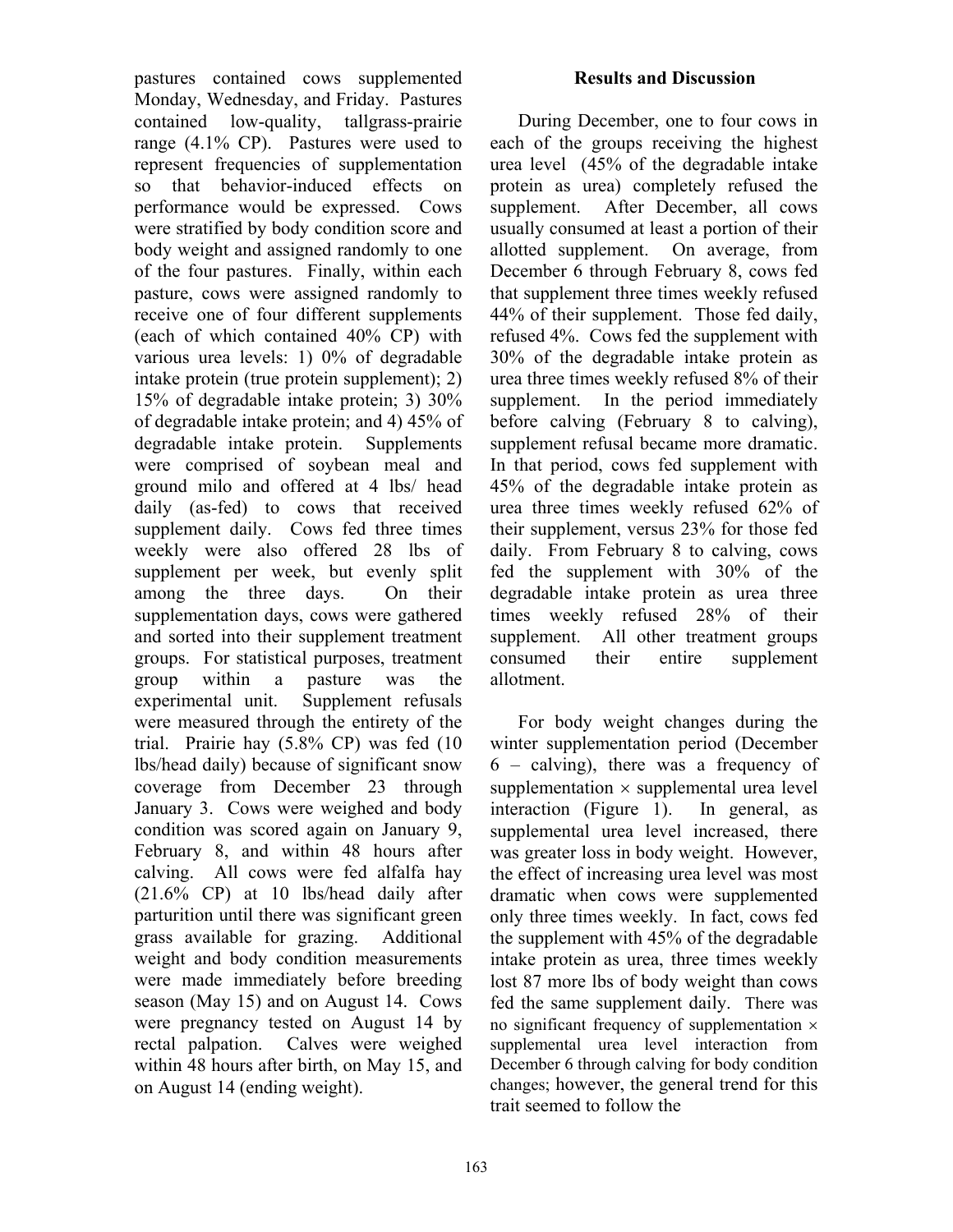same pattern as that observed for body weight loss (Figure 1). When averaged across frequency of supplementation, body condition loss increased (linear, P≤.01) with an increase in supplemental urea level during the winter supplementation period (December 6 to calving), whereas no significant difference was observed due to different frequencies of supplementation.

There was no significant frequency of supplementation  $\times$  supplemental urea level interaction for pregnancy rate (Figure 1), and frequency of supplementation did not affect pregnancy rate. However, when averaged across frequency of supplementation, pregnancy rate tended to decrease with increasing exposure to urea during the prepartum period (linear, P=.15). Cows fed higher levels of urea had pregnancy rates in the mid- to upper-80s compared with low- to mid-90s for those receiving lower levels. Calf birth weights and calf gains during the nursing period were not significantly affected by treatment.

Refusal to consume the supplement that contained 45% of the degradable intake protein as urea is different from our previous experiments with supplements that contained the same percent of degradable intake protein as urea. However, in the present study, all of our supplements contained 40% CP. In previous studies we worked with supplements that contained 30% CP. Clearly, by feeding the same percentage of the degradable intake protein as urea in the context of a higher protein supplement (40% CP) one would be delivering a greater amount of urea as a percent of DM (5% of the DM in the 40% CP supplement compared with 3.6% of the DM in the 30% CP supplement). In conclusion, if one is feeding a 40% CP supplement to prepartum range cows, low-level urea inclusion (≤15% of degradable intake protein from urea) appears to be compatible with lessfrequent supplementation. However, because of supplement refusal and subsequent negative performance, caution should be exercised in feeding higher protein supplements with higher levels of urea (>15% of degradable intake protein from urea) at less frequent intervals (i.e. three times weekly), especially if cows enter the winter feeding period in lower body condition.